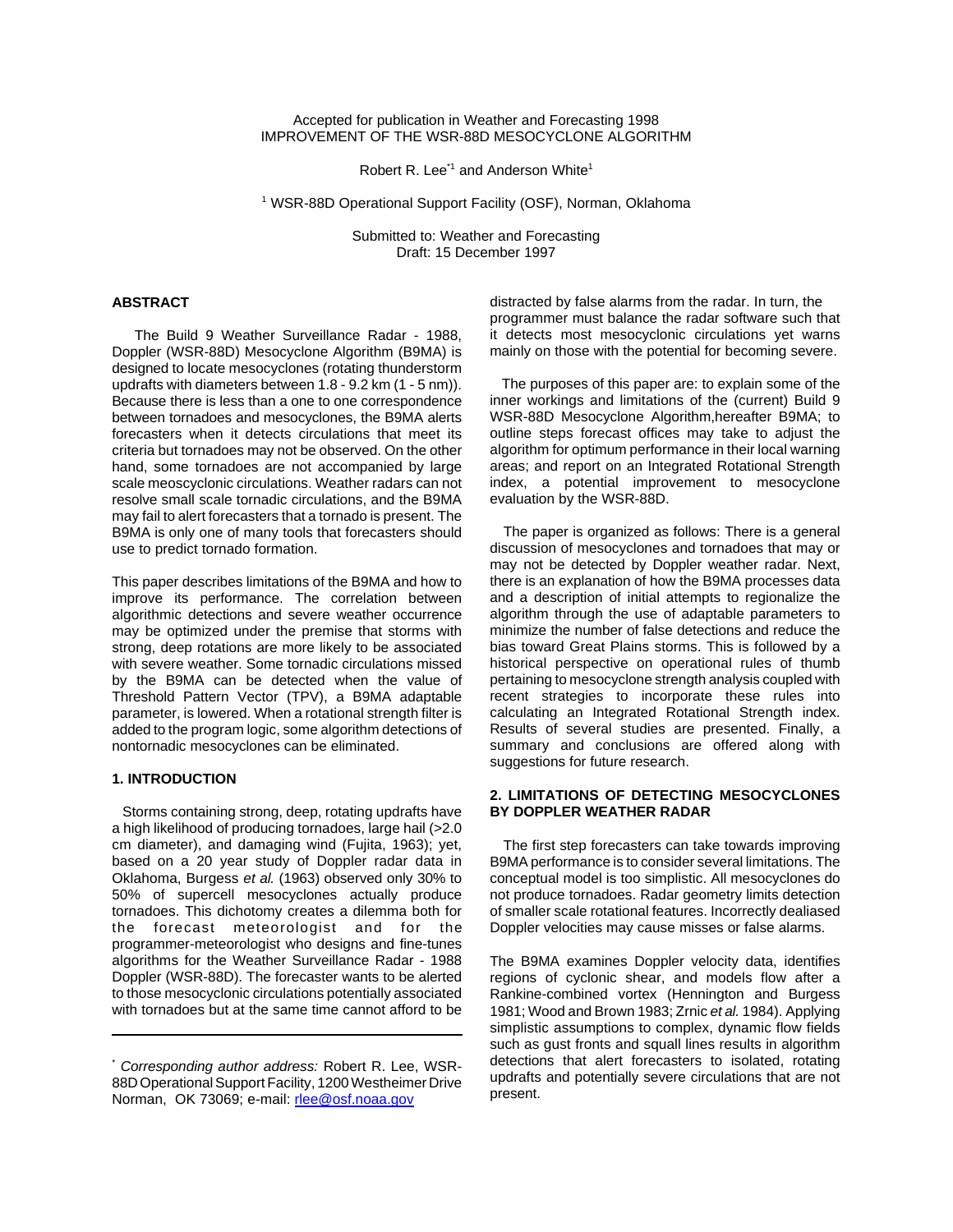Desrochers and Harris (1996) examined and questioned the assumptions inherent in the Rankine-combined vortex paradigm and developed a more sophisticated model. They proposed a nonsymmetrical flow model based on vorticity and divergence rather than on the Rankincombined vortex design used as the basis of fielded WSR-88D software and National Severe Storms Laboratory (NSSL) developmental algorithms (Stumpf 1998).

 Non-supercell tornados such as waterspouts and landspouts (associated with gust fronts, squall lines, hurricanes, derechos, and microbursts) are not usually accompanied by larger scale (1.8 - 9.2 km (1 - 5 nm)) mesocyclonic circulations. Since individual tornadic vorticies are too small to be identified by the B9MA except at very close range, forecasters should not expect the algorithm, in general, to detect non-supercell tornadoes.

Some F0, F1, and mini-supercell tornadoes form within rotating thunderstorm updrafts that are shallow (less than 9.1 km (30 kft) deep) and small in diameter (less than 1.8 km (1 nm)) (Burgess *et al.* 1995; Grant and Prentice 1996). Radar limitations such as beam broadening, range/height dependency, and range folding work against a radar based algorithm attempting to detect tornadic mesocyclones that form from small-scale, low-level rotations.

The WSR-88D velocity dealiasing algorithm determines velocity values for each data bin within the area of radar coverage. In regions of high shear, the dealiasing algorithm may assign erroneous or missing velocity values. Erroneous values have been known to cause the B9MA to generate false mesocyclone detections, and missing velocity values have caused circulations to be missed.

The B9MA alerts forecasters to storms that need no warning and fails, at times, to detect tornadic circulations. These limitations can be mitigated, to some degree, by fine-tuning algorithm adaptable parameters; however, the B9MA will never perform perfectly because there is much more to tornado genesis than the presence of a mesocyclone. The next section outlines how the B9MA processes velocity data to locate mesocyclonic circulations and discusses initial attempts to optimize algorithm performance using adaptable parameters.

## **3. ALGORITHM DESIGN AND ADAPTABLE PARAMETERS**

The B9MA searches for cyclonic azimuthal shear patterns (pattern vectors) in Doppler velocity data which are partitioned into 0.25 km by 1 degree bins (Klazura and Imy 1993). Cyclonic shear is characterized by increasing radial velocity with increasing azimuth because the WSR-88D collects data in a clockwise manner. The search for the first pattern vector begins by comparing two velocity values from two adjacent bins at the same

range from the radar. If cyclonic shear exists, Doppler velocity increases from the first bin to the second and an & quot; open & quot; or incomplete pattern vector is created at the azimuth and range of the first velocity bin. The procedure continues for the next two radials, and so on, until cyclonic shear no longer is detected and the pattern vector is "closed." In this manner all pattern vectors within the radar volume scan are identified.

 Momentum and shear values are calculated for each pattern vector as follows:

and

where VIn and VOut are maximum base velocity values toward and away from the radar, respectively (Zrnic *et al.* 1984). Momentum and shear values are compared to the following adaptable parameters: Threshold High Momentum (THM), Threshold High Shear (THS), Threshold Low Momentum (TLM), and Threshold Low Shear (TLS). A discussion of these parameters may be found in Zrnic *et al.* (1984) and Szoke (1988). The three letter adaptable parameter designators are provided for WSR-88D operators so the names of the parameters contained in WSR-88D adaptable parameter menus can be correlated with their function. Pattern vectors that pass momentum and shear tests are expected to be characteristic of mesocyclones. Two-dimensional features are formed when a minimum number of pattern vectors (adaptable parameter Threshold Pattern Vector (TPV)) are in close proximity to each other. Twodimensional features are combined in the vertical to form three-dimensional features and mesocyclones are identified. For a full description of B9MA processing, see Tipton *et al*. (1998).

 After the first WSR-88D radars were fielded at several locations around the country, forecasters noted the Mesocyclone Algorithm identified many circulations not associated with tornadoes. Since the Mesocyclone Algorithm is designed to detect velocity signatures with different size, strength, and shape characteristics, OSF personnel experimented with several case studies and raised threshold values of shear, momentum, and TPV to make the algorithm less sensitive. Algorithmic detections of nontornadic circulations decreased, but some tornadic mesocyclones, detected previously, were missed.

The WSR-88D has been fielded throughout the entire country and additional data have been collected. Forecasters note when default adaptable parameter values are used in the B9MA, some tornadic mesocyclones are missed. The default adaptable parameters are based on research conducted in Oklahoma (Zrnic *et al.* 1984) and are shown in Table 1. Burgess *et al.* (1995) examined 18 cases from five different sites in the National Weather Service Eastern Region and characterized mini-supercell storms as having smaller rotational velocities, diminished horizontal diameters, and reduced vertical depths compared to their larger, stronger Great Plains counterparts. Algorithm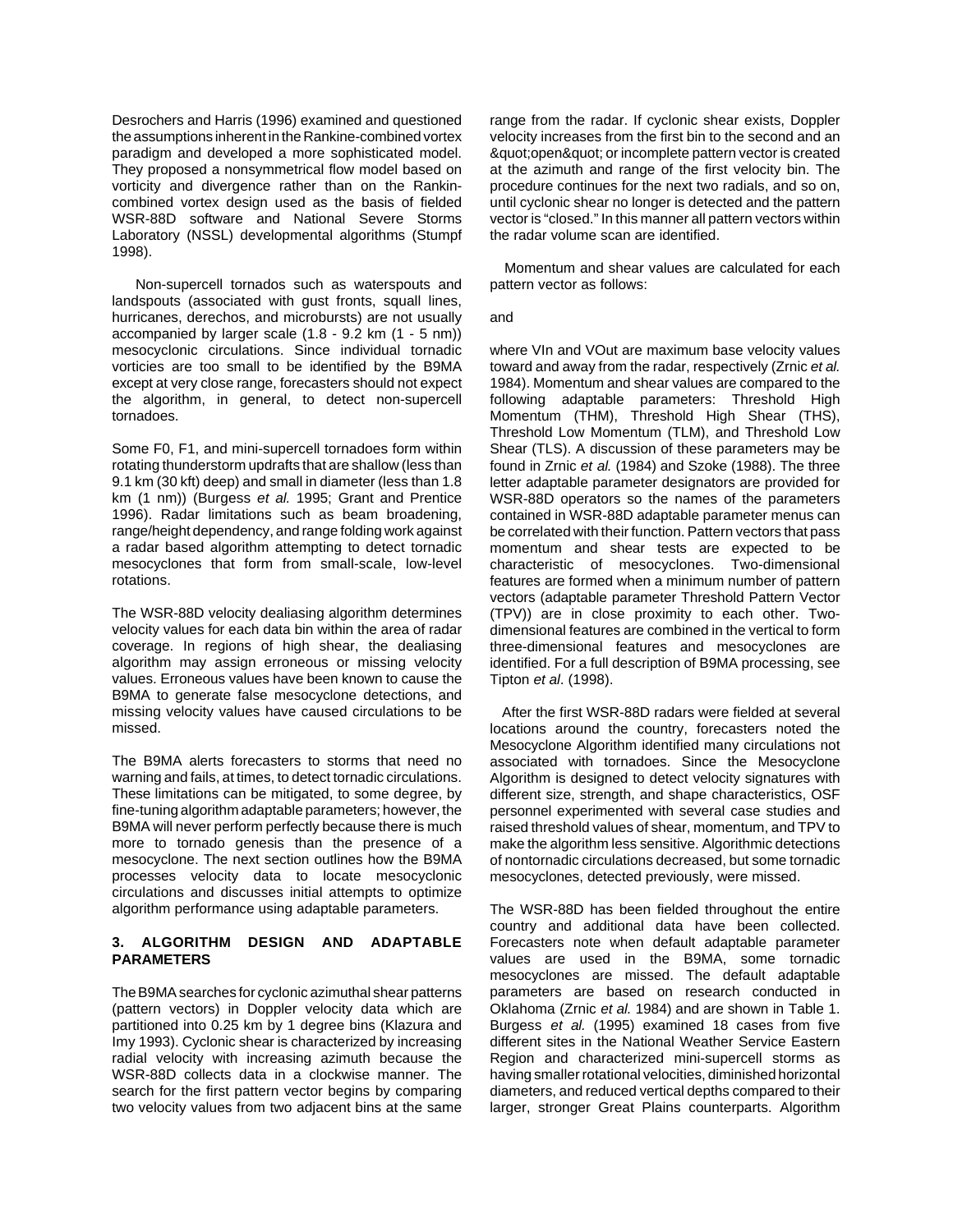developers conducted more experimental case studies, but this time momentum, shear, and TPV adaptable parameter values were reduced to make the algorithm more sensitive to detect small-scale, slow-rotating thunderstorm updrafts. Initial attempts at improving the correlation between algorithm detections and severe weather were mixed. Additional tornadic mesocyclones were detected but the success was tempered by an increase in false alarms.

 The experimental case studies high-lighted the fact that algorithm developers could not decrease algorithm sensitivity to reduce the number of nontornadic mesocyclones detected and, at the same time, increase algorithm sensitivity to detect small-scale tornadic mesocyclones. This dichotomy was resolved by introducing another parameter, circulation strength.

#### **4. MESOCYCLONE ROTATIONAL STRENGTH**

 Operational use of rotational velocity to classify mesocyclone strength evolved from Joint Doppler Operational Project (JDOP) field studies conducted during the mid 1970's (JDOP Staff 1979). National Severe Storms Laboratory (NSSL) scientists modified Donaldson's mesocyclone recognition criteria (Burgess 1976) to use azimuthal shear and maxima in inbound / outbound radial velocities (JDOP Staff 1979). Shear thresholds were replaced by rotational velocity during the DOPpler / LIGHTning (DOPLIGHT) 87 exercise (Forsyth *et al.* 1991). Researchers at NSSL continued to study rotational velocity in several statistical studies, such as Burgess (1976) and Burgess *et al.* (1982). Forecasters at the National Weather Service Forecast Office (NWSFO) in Norman experimented with rotational velocity as an important parameter soon after the initial WSR-88D radars were installed.

Andra (1997) describes how rotational velocity thresholds were established in the early 1990's for severe thunderstorm and tornado warning guidance. Relationships among radar beam width, rotational velocity, circulation size, range, and mesocyclone strength thresholds were combined in the WSR-88D mesocyclone recognition nomogram shown in Fig. 1. The nomogram displays qualitative mesocyclone strength for a circulation of radius 6.5 km (3.5 nm) given the range on the x-axis and the observed rotational velocity (derived from maxima in inbound / outbound radial velocities) on the y-axis. Lines of mesocyclone strength: (1) slope downward with increasing range; (2) slope more with range for diameters on the order of 1.8 km (1 nm) and less with range for diameters on the order of 9.3 km (5 nm); and (3) divide the graph into four regions: weak shear, weak mesocyclone, moderate mesocyclone, and strong mesocyclone. (Figure 1 is explained in more detail in Section 5.)

In the mid 1990's, radar/warning meteorologists in the U.S. manually evaluated measurements of observed rotational velocity and range using the nomogram in **Fig.**

**1** and assessed mesocyclone strength for tornado warning guidance. Nomogram strength thresholds were based on Oklahoma supercells and may not have represented other weather phenomena, environments, or climatological regimes. As a result, operational forecasters outside the Great Plains adjusted their thresholds accordingly. Recognizing algorithm and radar limitations, forecasters used the mesocyclone recognition nomogram to help decide which circulations needed a warning.

## **5. STRATEGY FOR IMPROVING THE BUILD 9 MESOCYCLONE ALGORITHM**

## **5a. Development of the Integrated Rotational Strength (IRS) index**

Donaldson and Desrochers (1990) and Desrochers (1991) anticipated tornado forecasting by mesocyclone detection alone would yield a high false alarm rate because one half or less of all mesocyclones are tornadic (Burgess and Lemon 1990). Donaldson and Desrochers investigated a variable known as ERKE (Excess Rotational Kinetic Energy). This variable was defined as the rotational kinetic energy in excess of that necessary to maintain mesocyclonic shear, defined mathematically and confirmed observationally as 0.005 s-1 (Donaldson 1970). ERKE was shown to be effective in predicting strong to violent tornadoes but less effective in correlating weaker circulations producing only minimal ground damage. Only a few High Plains supercells were examined.

 In 1995, WSR-88D Operational Support Facility (OSF) algorithm developers chose not to use ERKE but implemented a similar concept building on the mesocyclone recognition nomogram technique already in use by operational forecasters. A dimensionless, twodimensional (2D) strength index, with values beginning with 1.0, is shown as the right ordinate in Fig 1. An index value is assigned to each 2D feature of the mesocyclonic circulation intersected by the radar beam. For example, point X in Fig. 1 represents a 2D feature with diameter 6.4 km (3.5 nm), range 55.5 km (30 nm), rotational velocity 15.4 m/s (30 kt), and rotational strength index approximately 2.8, a weak mesocyclone. The numerically modeled nomogram uses radar-observed mesocyclone diameter rather than the fixed, average diameter 6.4 km (3.5 nm) used in the manual nomogram. Lines that divide the nomogram into separate regions are steeper for mesocyclones with diameters less than 6.4 km (3.5 nm) and shallower for mesocyclones with diameters greater than 6.4 km (3.5 nm).

 The strength values of each 2D slice of the mesocyclone are added together to obtain an Integrated Rotational Strength (IRS) index as shown in Fig. 2. The IRS index is calculated by summing all 2D rotational strength indices from circulation, base to top. If the B9MA identifies more than one 2D feature at a particular elevation angle in proximity to other 2D features, only the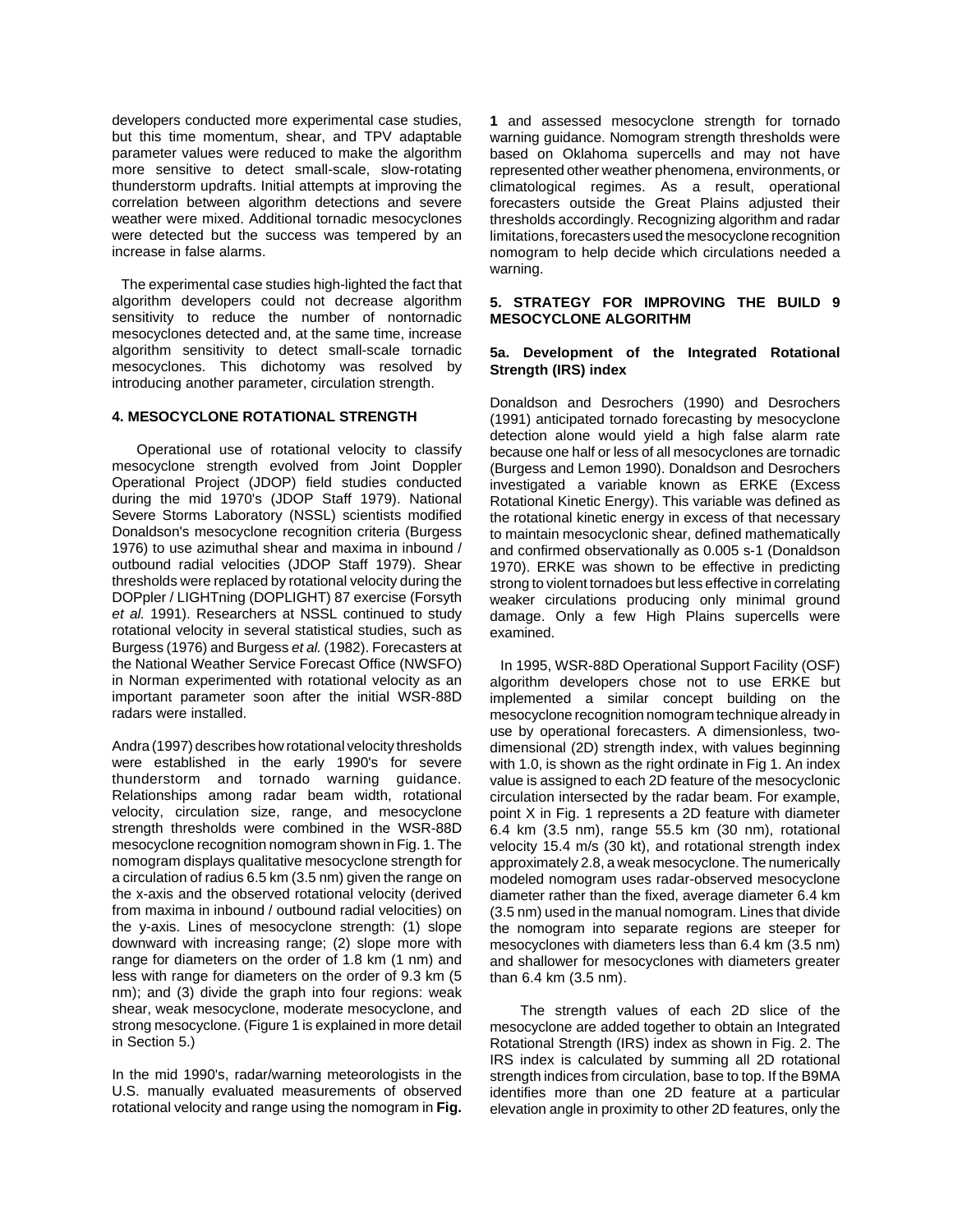strongest 2D feature is included in the integrated strength value.

Figure 3 shows a series of IRS indices constructed to give a time sequence of mesocyclone development during which a tornado was observed. The IRS index values from each volume scan are displayed above the associated 2D mesocyclone summary. The corresponding UTC time is shown as the abcissa. Note the tornado appeared when the IRS index was at a maximum and persisted through the next two volume scans.

The IRS indices displayed along the top of Fig. 3 range from 4.4 to 18.9. How should forecasters use this index, and what value distinguishes tornadic from nontornadic mesocyclonic circulations? Algorithm developers examined many circulations, in several case studies described below, and found no single, critical, IRS value correctly identified all tornadic mesocyclones yet yielded no false alarms. Therefore, the critical IRS value was made adaptable. Increasing the critical IRS value causes the B9MA to mark only the strongest circulations, and lowering the value below one causes the B9MA to label all circulations. Critical IRS values were determined for each case study by repeatedly running and scoring the algorithm using a range of IRS values and then selecting the value that maximized the Critical Success Index (CSI). (Doswell *et al.* 1990) Critical IRS values ranged between five and seven, depending on the data set examined.

## **5b. Algorithm scoring and testing the IRS index: case studies #1 and #2.**

Witt and Eilts (1998) developed procedures to evaluate radar algorithm performance. Radar data are examined and compared to tornado and wind damage reports from *Storm Data* (published monthly by the National Oceanic and Atmospheric Administration and prepared by the National Climatic Data Center in Asheville, North Carolina, see references) to determine locations and times of damage-causing storms. Severe storms are followed backward in time four volume scans from the point of reported damage to define the beginning of a time window. The end of a time window is defined one volume scan after the damage report. Algorithm developers identify circulations associated with damage-causing storms within each time window. These manually truthed circulations become the ground truth against which algorithm detections are compared. Table 2 shows a contingency table with the rules used to count algorithm hits, misses, and false alarms from which algorithm performance measures (Probability of Detection, POD, False Alarm Ratio, FAR, and Critical Success Index, CSI) are calculated (Doswell *et al.* 1990).

In study #1, B9MA performance was calculated using manually truthed Level II data collected from the Oklahoma City radar (KTLX) on 11 May 1992. Algorithm developers computed algorithm performance statistics for a range of IRS values from 0.1 to eight. Figure 4 shows the effectiveness of the IRS index in reducing the number of false alarms. The lowest critical IRS value of 0.1 allows all detections to be counted, just as if the IRS filter had not been applied because the critical value is below the smallest possible IRS value of 1.0. As the IRS critical value increases, the FAR decreases. Eventually, the POD is affected and begins to drop as well. The CSI is at a maximum when the IRS index has a value of seven. (See label A in Fig. 4.)

A set of eight data cases comprising, 33.5 hours, 336 volume scans, and 611 circulation identifications, was used to develop and fine-tune IRS calculations in study #2 as summarized in Table 3. The storms, selected primarily because they were the most complete data cases that had been collected at that time, were isolated supercell events. Default adaptable parameters, listed in Table 1, were used and IRS values were calculated.

 Detections from the B9MA were compared with manually truthed circulations. Algorithm developers calculated performance statistics for a range of IRS values from two to eight. In study #2, an IRS value of six maximized performance scores. CSI values for study #2, with and without the IRS index, are shown in Fig. 5. Over the eight cases, use of the IRS index reduced the number false alarms, resulting in a CSI increase of 10%, on average.

The mesocyclone strength nomogram in use at National Weather Service Forecast Offices and the IRS index rank circulation strength using rotational velocity. The first two studies show the number of nontornadic detections can be decreased by applying the IRS filter because storms associated with strong, deep rotations are more likely to be associated with severe weather.

Early work characterizing mesocyclones was conducted in the great planes and very few small circulations were originally studied. Since then, data collected by the WSR-88D network has revealed mini-supercells and other very small tornadic circulations. The next two studies concentrated on increasing algorithm sensitivity. As more smaller circulations are detected, the IRS index can be applied to help distinguish tornadic from nontornadic circulations.

#### **5c. Changing algorithm adaptable parameters: case studies #3 & #4**

 Researchers from the OSF Applications Branch tuned the B9MA to detect smaller scale circulations by reducing the value of Threshold Pattern Vector (TPV), the adaptable parameter which represents the minimum number of pattern vectors required to build a 2D feature. In study #3, archive Level II data from six mini-supercell tornadoes were manually truthed and algorithm performance was calculated using TPV values of 10, the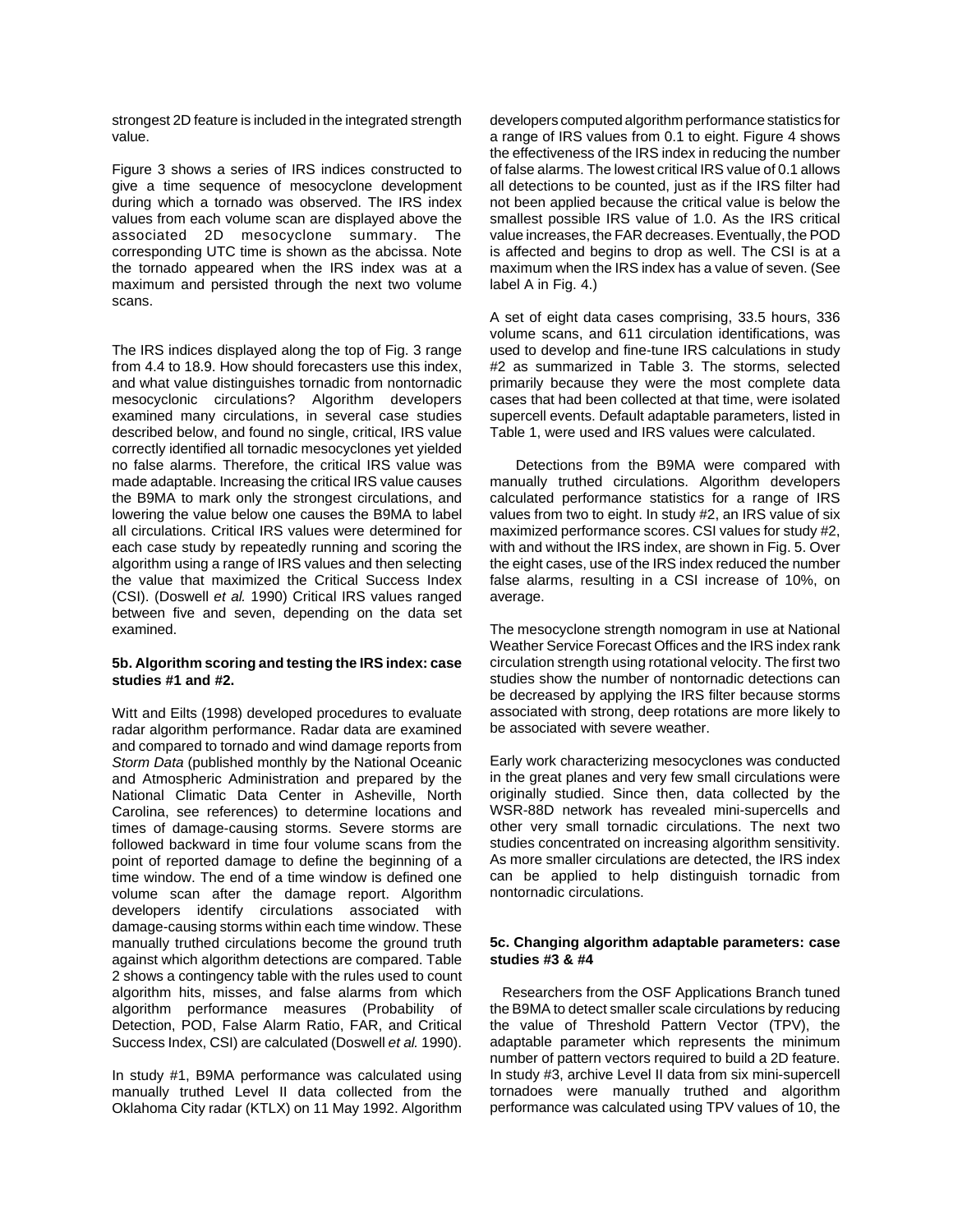default value, and six. (A TPV value of three was also tested; however, values below six taxed the processing capabilities of the current WSR-88D hardware.) Table 4 lists times and locations of the mini-supercell tornados and Fig. 6 shows results from study #3. The POD for tornado detection increases significantly as the value of TPV is decreased without increasing the FAR. Reducing TPV from 10 to six improved B9MA performance on the six mini-supercells studied.

 Szoke (1988) showed, of the 15 adaptable parameters used by the B9MA, momentum and shear thresholds were most useful in modifying algorithm performance. Beginning with default settings, adaptable parameter values for momentum, shear, and pattern vector number were lowered systematically to increase algorithm sensitivity. Fifteen adaptable parameter sets were tested in study #4. (Table 5) In general, algorithm sensitivity increased from parameter set A through O.

In study #4, OSF algorithm developers tuned the B9MA to generate more detections and relied on the IRS index to separate tornadic from nontornadic circulations. Four days and 289 volume scans of Level II data selected for analysis are summarized in Table 6. Output from the B9MA was filtered by IRS index and verified against manually truthed circulations from tornado reports rather than both tornado and wind reports used in previous case studies. The B9MA detected many (10,816) circulations during the study period when adaptable parameter thresholds were lowered to make the algorithm more sensitive.

As in study #2, OSF algorithm developers calculated performance statistics for a range of IRS values from two to eight. An IRS value of five maximized algorithm performance. Performance scores were calculated for each adaptable parameter set listed in Table 5 and are presented in subsequent figures.

#### Figure 7 shows algorithm performance statistics

from Dodge City, 5 May 1993, one day from the data used in study #4. As parameter threshold values were lowered, POD increased and open bars became taller graphically illustrating the B9MA detected more circulations than when the default adaptable parameter values were used. False alarms, low for set A, increased and remained at nearly the same level for sets B - H, J, and K. False alarms were higher for set I and increased rapidly in sets L - O. CSI maximized with parameter set H.

All algorithm detections from all days in study #4 were combined. CSI values, calculated for each adaptable parameter set, are shown in Fig. 8. Algorithm performance using the IRS filter was the same or higher than the performance not using the filter. When the algorithm was adjusted to detect more circulations and the IRS filter was applied, CSI improved. As in Fig. 7, adaptable parameter set H maximized performance.

Figure 8 also shows algorithm performance without IRS filtering. Of all parameter sets studied, set B optimized CSI. The B9MA performed better in both study #3 and study #4 when the number of pattern vectors required to make a 2D feature, TPV, was lowered from 10 to six.

Figure 9 compares algorithm performance between the default adaptable parameter set and the optimized adaptable parameter set H with IRS filtering for each day of study #4. The CSI increase was higher on some days than on others, but the performance increase was most pronounced for a mini supercell case from Sterling, VA on 30 April 1994. (This mini-supercell case is distinct from the mini-supercell cases examined in study #3, documented in Table 4.)

#### **5d. Primary results**

To achieve the best possible performance with the B9MA, only two adaptable parameters need to be modified from their default values: (1) If the IRS index is applied to reduce false alarms, the Threshold High Shear, THS, value should be lowered from 14.4 hr-1 to 7.2 hr-1 and the TPV value should be lowered from 10 to six. (2) If the IRS index is not applied, the TPV value should be lowered from 10 to six. Both of these actions appear to improve B9MA performance over the default, baseline configuration. Algorithm improvements using the IRS filter or some other equivalent can not be implemented until WSR-88D software is updated sometime in the future; however, forecasters can lower the TPV adaptable parameter value to improve B9MA performance now.

Forecasters at WSR-88D radar sites across the country have been notified that lowering the TPV adaptable parameter value enables the B9MA to detect previously missed smaller scale mesocyclones and have been cautioned that the number of false alarms might increase. The algorithm already finds many nontornadic mesocyclones, and the IRS index has not been fielded to reduce the number of nontornadic detections. Anecdotal evidence from forecasters at Minneapolis, MN; Jackson, MS; Sterling, VA; Melbourne, FL; Portland, OR; and other sites confirms reducing the TPV value increases the algorithm's overall performance at the expense of additional false alarms for low-topped convection.

#### **6. SUMMARY AND CONCLUSIONS**

The Build 9 Mesocyclone Algorithm is designed to detect mesocyclones. If a mesocyclone is detected, then the accompanying storm has a higher likelihood of producing severe weather, but tornado formation is not guaranteed. No matter how well algorithm performance is optimized, there will always be mesocyclones without severe weather, tornadoes without mesocyclones, tornadoes associated with weak mesocyclones, and mesocyclones with tornadoes too far away from the radar to be detected. The correlation between B9MA detections and tornadoes can be increased by classifying circulation strength via the IRS index to decrease false alarms and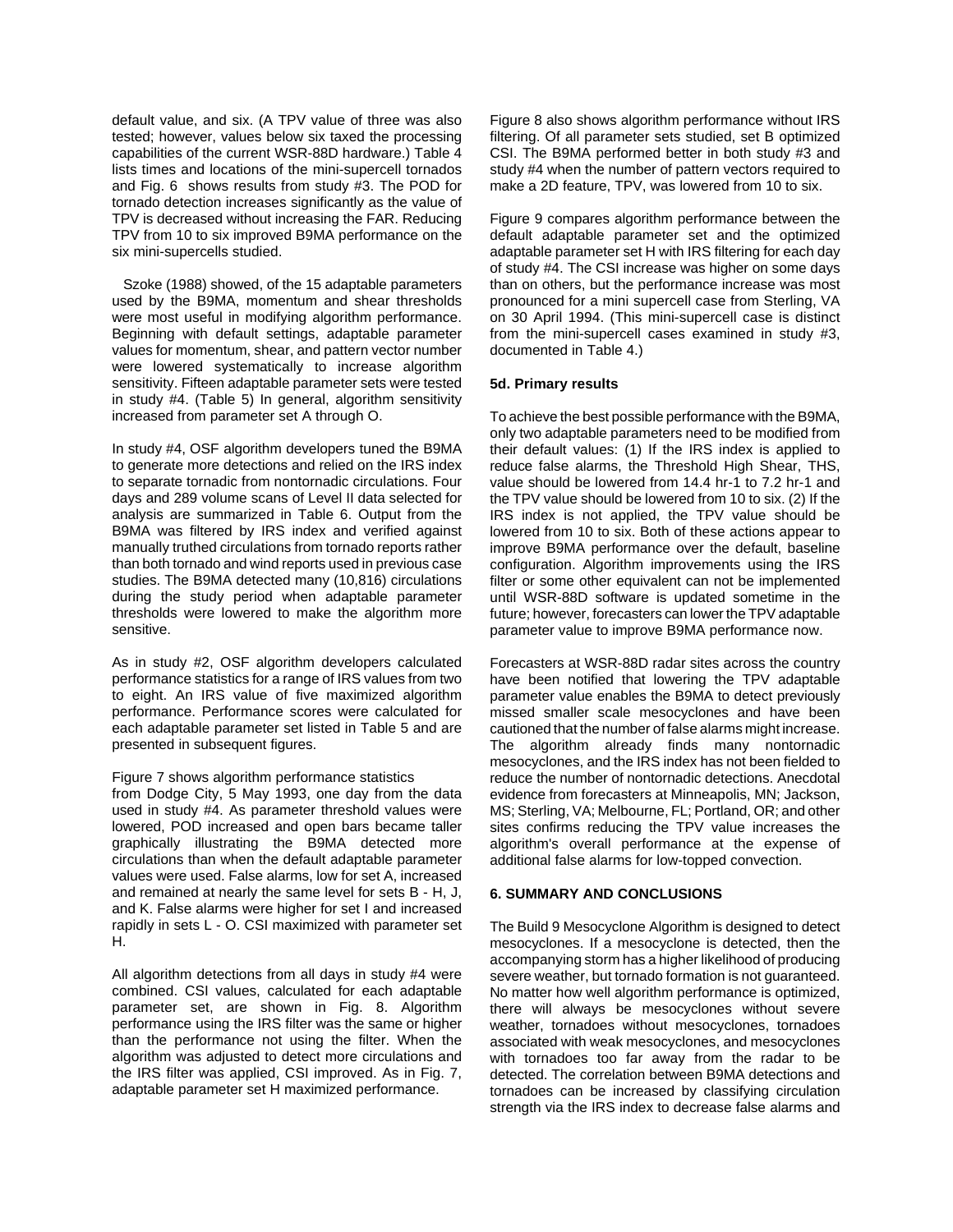optimizing adaptable parameters to increase the number of tornadic mesocyclone detections.

National Weather Service Forecast Offices around the country have been authorized to modify the Threshold Pattern Vector (TPV) adaptable parameter value based on the findings described in this paper. Some forecast office personnel are conducting parameter studies in an attempt to optimize B9MA for their own regions. Many offices report that reducing the TPV parameter value from its default setting to a value between 10 and six improves B9MA performance.

# **7. FUTURE RESEARCH**

The high cost associated with fielding new algorithms is mitigated by improving B9MA performance with adaptable parameter adjustments. Next generation algorithms are being designed to evaluate a spectrum of severe weather phenomena. Algorithm design details such as liberal acceptance of pattern vectors, more robust rules used to link 1D, 2D, and 3D features, rule bases and neural networks to classify circulations are being investigated (Stumpf 1998). An entirely new paradigm is being researched (Jeyabalan *et al.* 1998) in which neural networks are applied directly to WSR-88D base data (reflectivity, velocity, and spectrum width) to locate tornadic mesocyclones using pattern matching techniques.

An important limitation of the B9MA is that a single conceptual model is applied to many different types of convective activity, such as isolated supercells, mini-supercells, comma heads of bow echoes, hurricane rain bands, and leading edges of squall lines. Better understanding of tornado formation mechanisms and conceptual models are also needed.

In the future, automated circulation classification likely will provide better estimates of storm severity. Forecasters will continue to assess storm and mesocyclone circulation strengths, and enhanced algorithms will provide improved guidance with longer lead times. We anticipate forecasters will have more time to evaluate other aspects of severe storms including environment, storm reflectivity structure, and spectrum width. Beyond being informed the algorithm has found a circulation, forecasters will benefit from knowledge about rotational strength and likelihood that the storm is, or may become, severe.

## **8. ACKNOWLEDGEMENTS**

The authors thank Don Burgess for his helpful insight and Tim O'Bannon for valuable discussions about the WSR-88D source code. Thanks also go to Greg Stumpf and other NSSL staff who provided insight into mesocyclone analysis and detection problems and potential solutions.

## **9. REFERENCES**

- Andra, D. L., 1997: The origin and evolution of the WSR-88D mesocyclone recognition nomogram, Preprints, *28th Conf. on Radar Meteorology*, Austin, TX, Amer. Meteor. Soc., 364-365.
- Burgess, D. W., 1976: Single Doppler radar vortex recognition: Part I: Mesocyclone signatures. Preprints, *17th Conf. on Radar Meteorology*, Seattle, WA, Amer. Meteor. Soc., 97-103.
- ---, and Lemon, L. R. 1990: Severe thunderstorm detection by radar. *Radar in Meteorology*, D. Atlas, editor, Boston, Amer. Meteor. Soc., 619-647.
- ---, R. J. Donaldson, and P. R. Desrochers, 1993: Tornado detection and warning by radar. *The Tornado: Its structure, dynamics, predictions and hazards, Geophys. Monogr.*, C. Chruch, ed., No. 79, Amer. Geophys. Union, 203-221.
- ---, V. T. Wood, and R. A. Brown, 1982: Mesocyclone evolution statistics. Preprints, *12th Conf. on Severe Local Storms*, San Antonio, TX, Amer. Meteor. Soc., 422-424.
- ---, R. R. Lee, S. S. Parker, D. L. Floyd, D. L. Andra Jr. 1995: A study of mini supercells observed by WSR-88D radars. Preprints, *27th Conf. on Radar Meteorology*, Vale, CO, Amer. Meteor. Soc., 4-6.
- Doswell, C. A, III, R. Davies-Jones, and D. L. Keller, 1990: On summary measures of skill in rare event forecasting based on contingency tables. *Wea. Forecasting*, **5**, 576-585.
- Desrochers, P. R., 1991: Automatic mesocyclone detection and tornado forecasting, PL-TR-912051, Phillips Laboratory, Air Force Systems Command, Hanscom Air Force Base, MA 01731-3010, 168 pp.
- ---, F. I. Harris, 1996: Interpretation of mesocyclone vorticity and divergence structure from single-Doppler radar. *J. Appl. Meteor.*, **35**, 2191 - 2209.
- Donaldson, R. J., 1970: Vortex signature recognition by a Doppler radar, *J. Appl. Meteor.*, **9**, 661-670.
- ---, and P. R. Desrochers, 1990: Improvement of tornado warnings by Doppler radar measurement of mesocyclone rotational kinetic energy, *Wea. Forecasting*, **5**, 247-258.
- Forsyth, D. E., D. W. Burgess, L. E. Mooney, M. H. Jain, C. A. Doswell, III, D. W. Rust and R. E. Rabin, 1990: DOPLIGHT 87 program summary. NOAA Tech. Memo. ERL NSSL-101, National Severe Storms Laboratory, Norman, OK, 183 pp.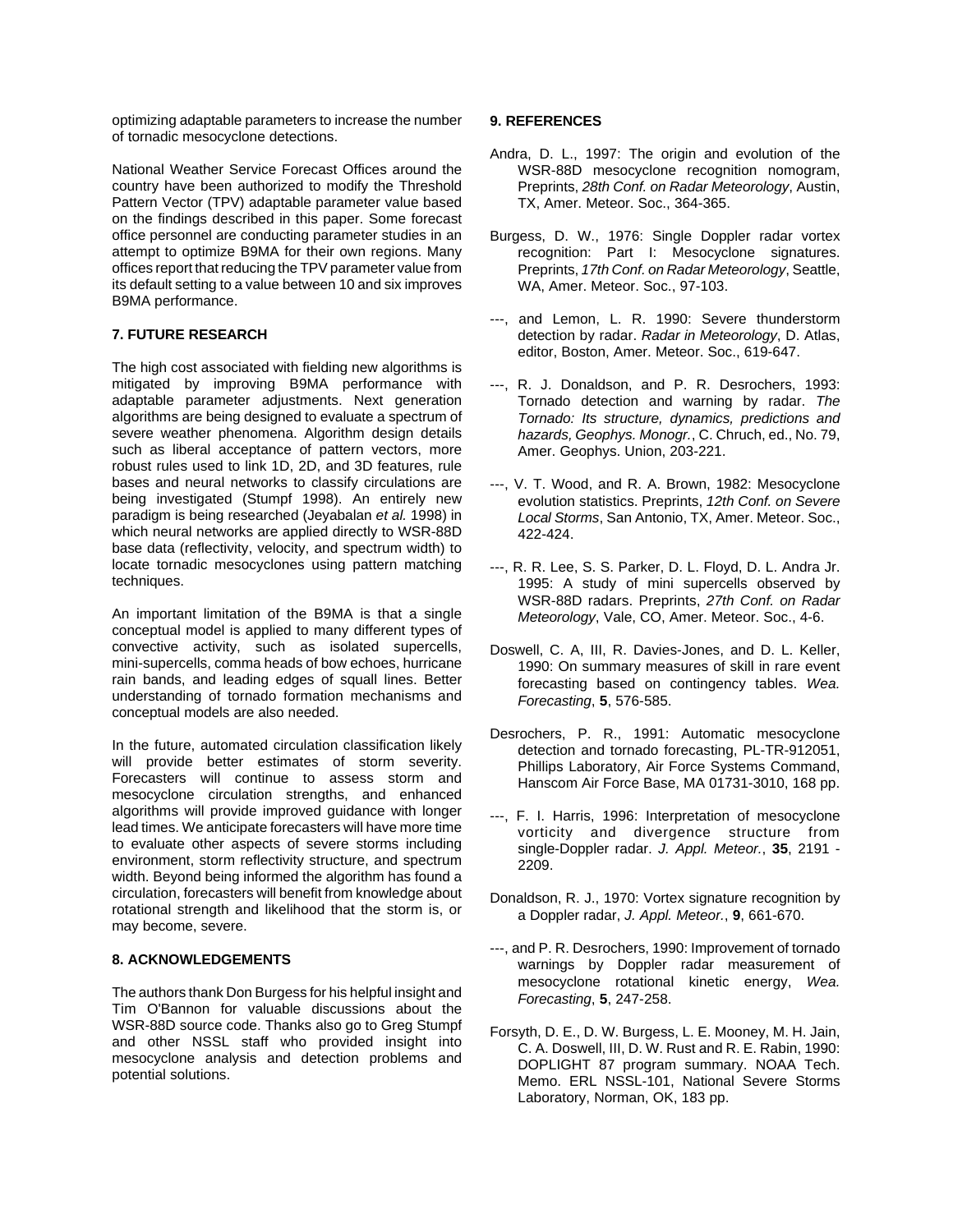- Fujita, T. T., 1963: Analytical mesometeorology: A review. *Meteor. Monogr*., **27**, Amer. Meteor. Soc., 77-125.
- Grant, B., R. Prentice, 1996: Mesocyclone characteristics of mini-supercell thunderstorms. Preprints, *15th Conf. on Weather and Forecasting*, Norfolk, VA, Amer. Meteor. Soc., 362-365.
- Hennington, L. D., and D. W. Burgess, 1981: Automatic recognition of mesocyclones from single Doppler radar data. Preprints, *20th Conf. on Radar Meteorology*, Boston, MA, Amer. Meteor. Soc., 704-706.
- JDOP Staff, 1979: Final report of the joint Doppler operational project. NOAA Tech. Memo. ERL NSSL-86, National Severe Storms Laboratory, Norman, Oklahoma, 84pp.
- Jeyabalan, C., A. White, and T. Trafalis, 1998: Statistical analysis of base data from WSR-88D weather radar and description of mesocyclone features using neural networks. Preprints, *1st Conf on Artificial Intelligence* and *14th Conference on Probability and Statistics in the Atmospheric Sciences*, Phoenix, AZ, Amer. Meteor. Soc., In press.
- Klazura, G. E., and D. A. Imy, 1993: A description of the initial set of analysis products available from the NEXRAD WSR-88D system. *Bull. Amer. Meteor. Soc.*, **74**, 1293-1311.
- Lee, Robert R., 1997: Improvement of the WSR-88D mesocyclone algorithm, unpublished OSF Technical Report, 107pp. [Available from: Documentation Section, System Support Branch, Operational Support Facility, 3200, Marshal Ave., Suite 101, Norman, OK 73072-8028.]
- Marzban, C., and G. J. Stumpf, 1995: A neural network for the diagnosis of tornadic and severe-weather yielding storm-scale circulations. Preprints, *27th Conf. on Radar Meteorology*, Vale, CO, Amer. Meteor. Soc.,224-226.
- ---, and G. J. Stumpf, 1996: A neural network for tornado prediction based on Doppler radar - derived attributes. *J. Appl. Meteor.*, **5**, 617-626.
- National Climatic Data Center, 1992-1994: *Storm Data*. National Oceanic and Atmospheric Administration.
- NOAA, 1995: The WSR-88D Operators Guide, 111 pp. [Available from: Documentation Section, System Support Branch, Operational Support Facility, 3200, Marshal Ave., Suite 101, Norman, OK 73072-8028.]
- Stumpf, G. J., and A. Witt, 1998: The National Severe Storms Laboratory Mesocyclone Detection Algorithm for the WSR-88D. *Wea. Forecasting*. In press.
- Szoke, E., 1988: A summary of NEXRAD activities at PROFS, NOAA / ERL / FSL / PROFS, Boulder, Co 80303, 90 pp.
- Tipton, G. A, E. D. Howieson, J. M. Margraf, and R.R. Lee, 1998: Optimizing the WSR-88D MESO/TVS Algorithm using (WATADS) - A Case Study, *Wea. Forecasting*. In press.
- Witt, A., and M. D. Eilts, 1998: Evaluating the performance of WSR-88D severe storm detection algorithms. *Wea. and Forecasting.* In press.
- Wood, V. T., and R. A. Brown, 1983: Single Doppler velocity signatures: An atlas of patterns in clear air/widespread precipitation and convective storms. NOAA Tech. Memo. ERL NSSL-95, 71 pp. [NTIS PB84155779].
- Zrnic , D. S., D. W. Burgess, and L. D. Hennington, 1985: Automatic detection of mesocyclonic shear with Doppler Radar. *J. Atmo. Oceanic Technol.*, **4**, 425-438.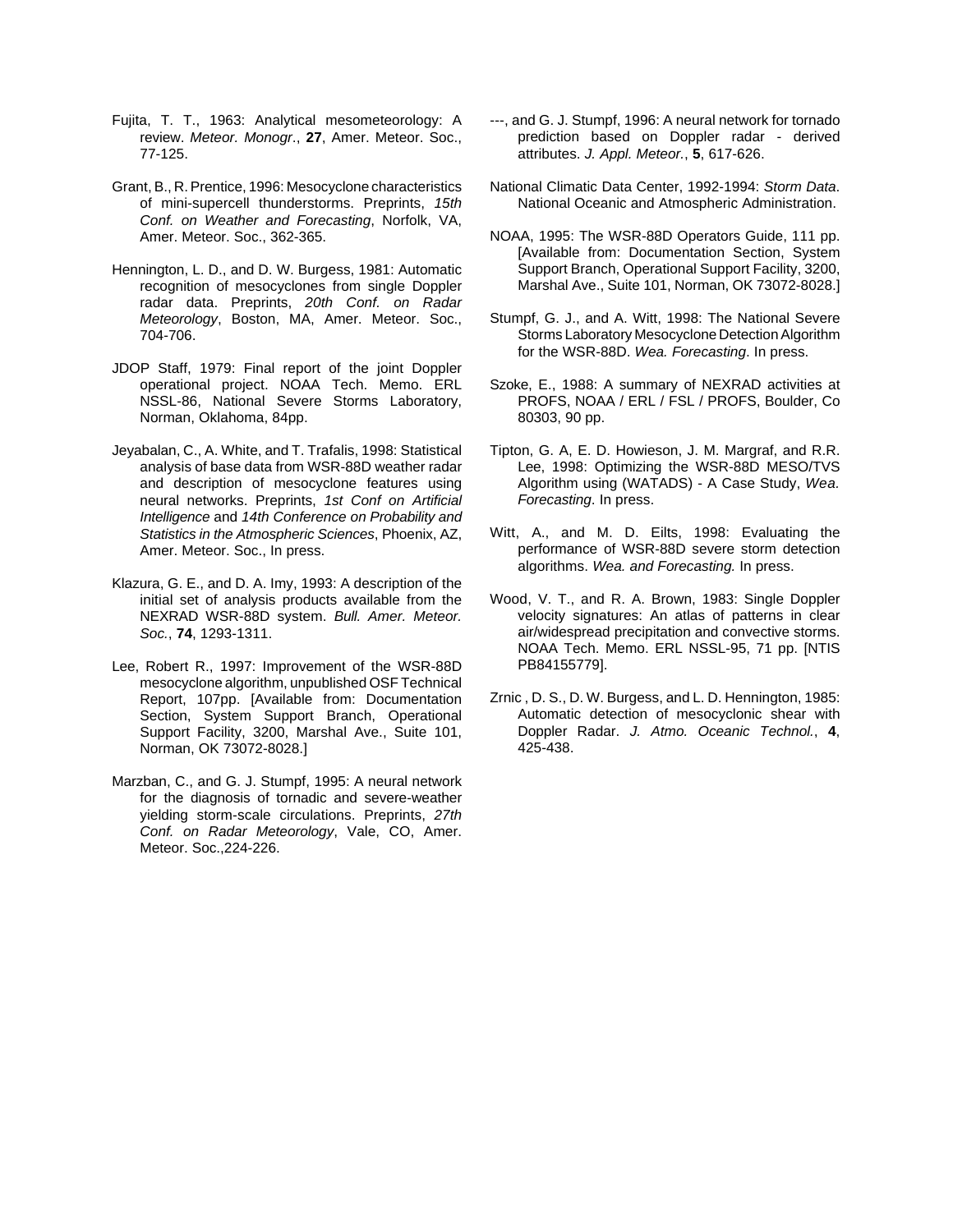# **Mesocyclone Strength Nomogram**

Diameter =  $3.5$  nm



**Figure 1.** Mesocyclone strength nomogram. Region A marks the weak shear region, Region B marks the weak mesocyclone region, Region C marks the moderate mesocyclone region, and Region D marks the strong mesocyclone region. Each region of the graph is defined by 2D strength thresholds labeled 1.0, 2.0, 3.0, and 4.0 at the right. A circulation at a range of 30 nm and a rotational velocity of 30 kt is classified by forecasters as a weak mesocyclone, has a 2D strength threshold of approximately 2.8, and is marked by label X. Integrated Rotational Strength (a 3D strength value) is calculated by adding all of the 2D strength thresholds of each 2D slice contained in a 3D circulation.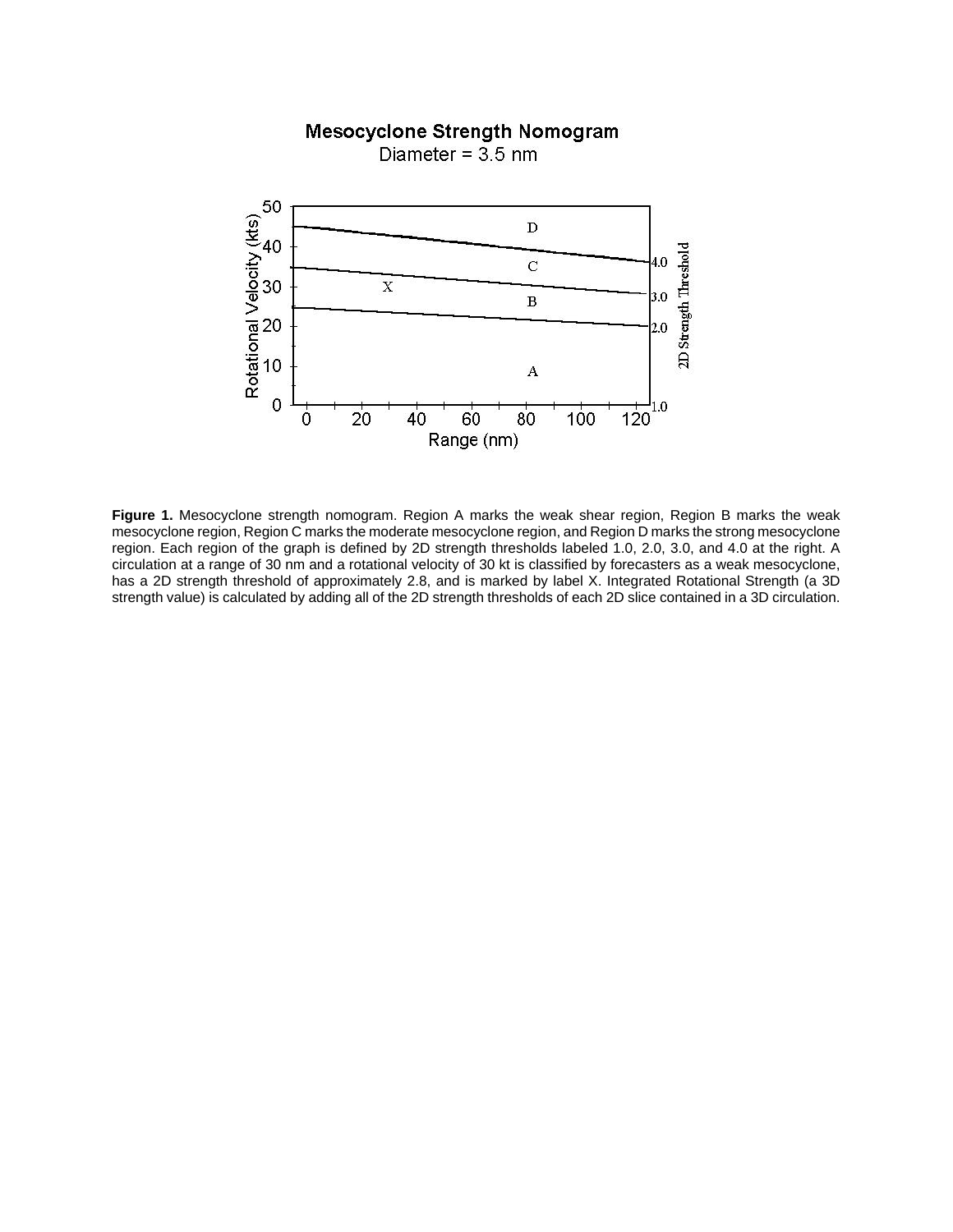

**Figure 2.** A schematic illustrating an "I" Beam defining the base and top of a storm. 2D rotational strength values, calculated from the mesocyclone strength nomogram, are plotted along the side of the "I" where the radar beam intersects the storm. The Integrated Rotational Strength (IRS) Index, shown above the "I", is obtained by adding the 2D rotational strength values. This illustration is from a tornadic storm observed from KTLX at 0616 UTC 3 March 1993.



**Figure 3.** The bases, tops, and depths of 3D features are represented by ""I-Beams"" along a time line on the X axis for an Oklahoma tornado which occurred on 30 March 1993. Each slice of each 3D circulation is labeled with a 2D strength value to the right of each ""I-Beam"". Integrated Rotational Strength values are calculated by adding up the 2D strength values in the vertical along each ""I-Beam"" and are displayed across the top of the graph.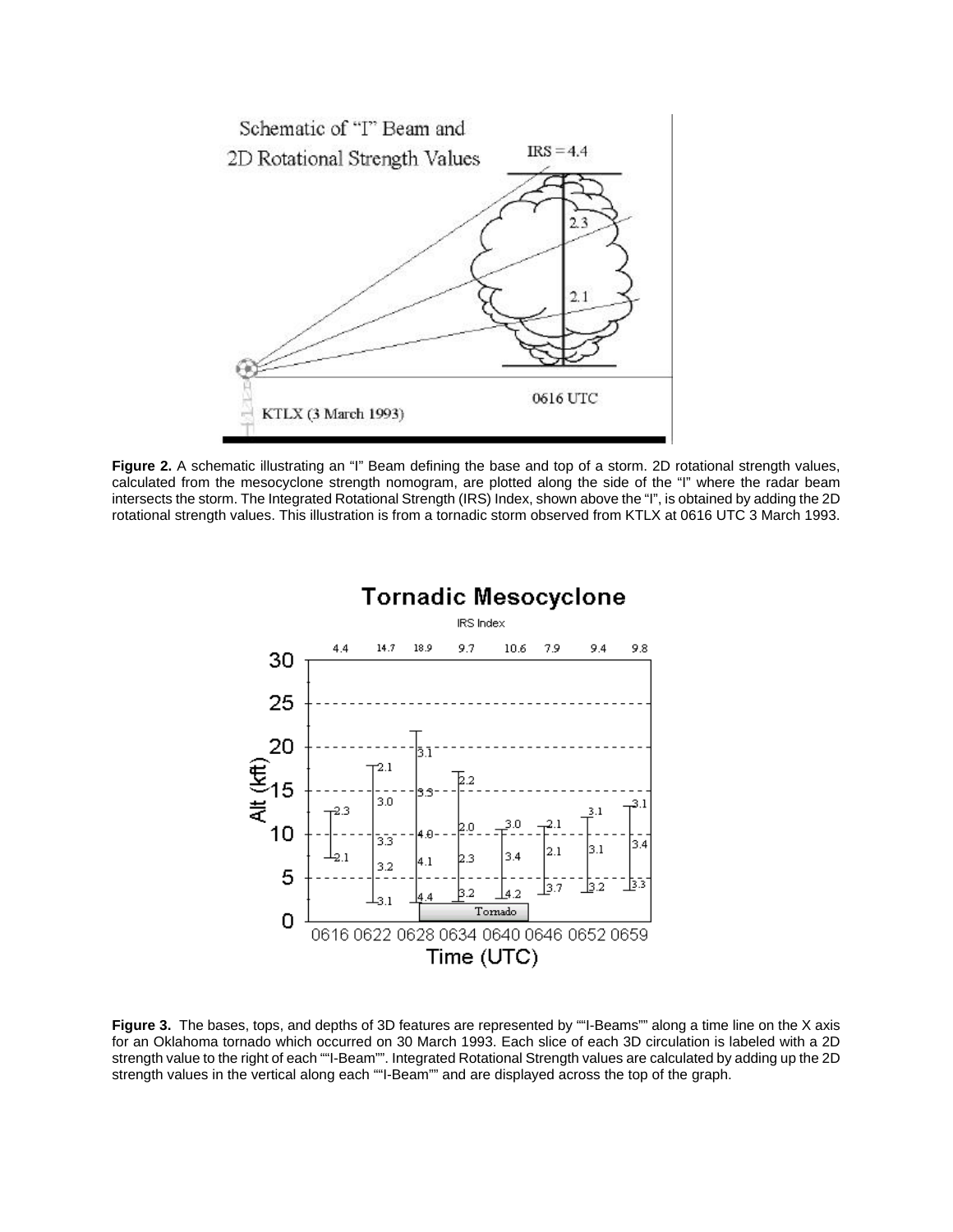

**Figure 4.** Study #1. Algorithm performance for Oklahoma City 11 May 1992 as a function of critical IRS value. The first bar in each series plots POD, the second bar depicts FAR, and the third bar shows CSI. Label A shows algorithm performance optimized with a critical IRS value of seven.



**Figure 5.** Study #2. The first bar in each series plots the CSI algorithm performance for each case study day using an IRS value of 6. The second bar depicts the CSI values without using the IRS index to filter out false alarms.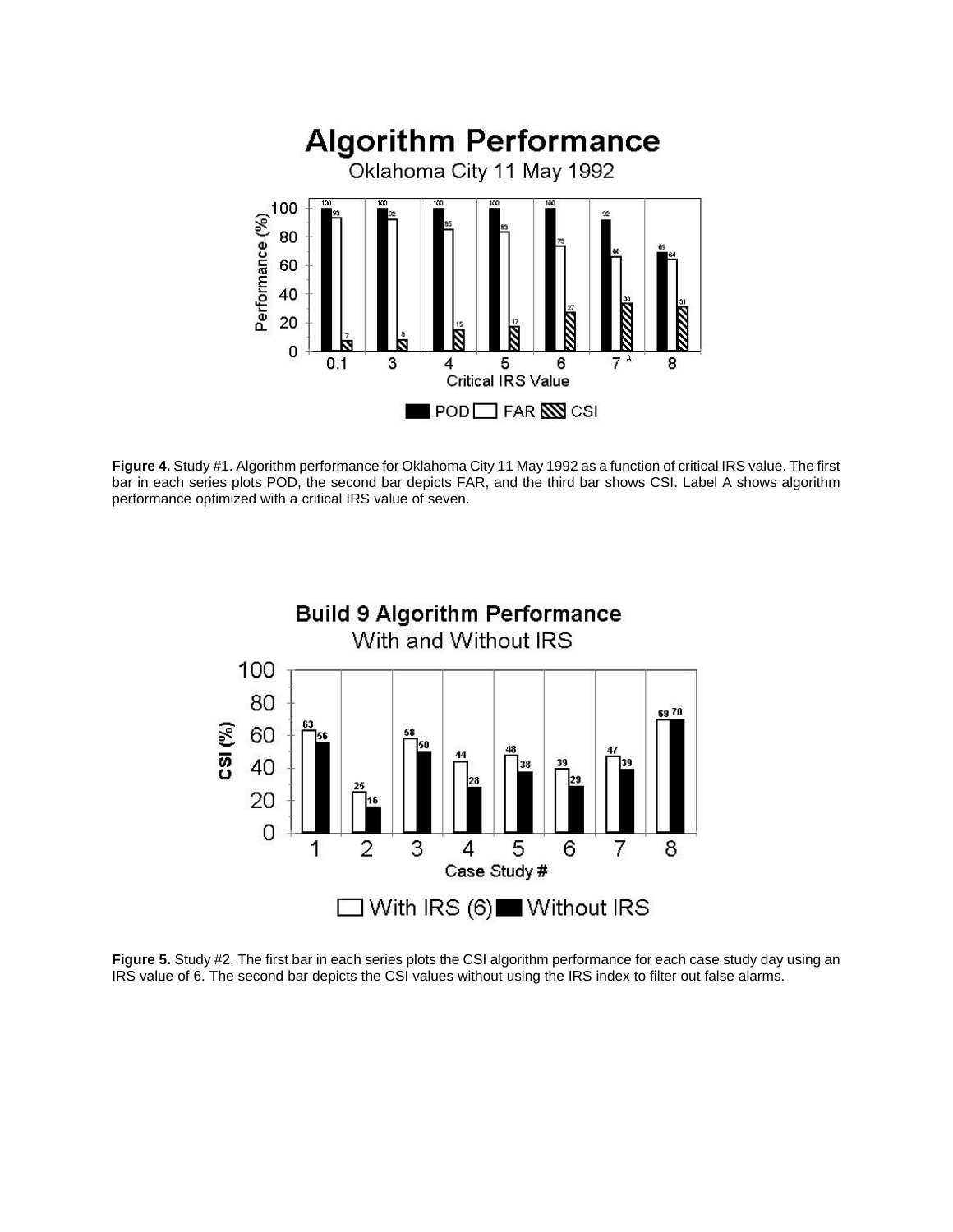

**Figure 6.** Study #3. Mesocyclone Algorithm performance values (POD, FAR, CSI) are plotted along the ordinate for six mini-supercell tornadoes that occurred in the northeast U.S. in 1993.



**Figure 7.** Study #4, one day. Algorithm performance from 3 tornadoes, F0, F1, F4, 5 May 1993, Dodge City, Ks. POD, triangular markers; FAR, oval markers; and CSI, square markers are shown for each adaptable parameter set A - O. The open bars, Adapt N / 88D N, scale to right, represent the number of circulations detected using a given adaptable parameter set divided by the number of circulations detected when the default parameter set, A, was used. This ratio represents the additional number of detections processed as the algorithm located weaker and smaller scale circulations.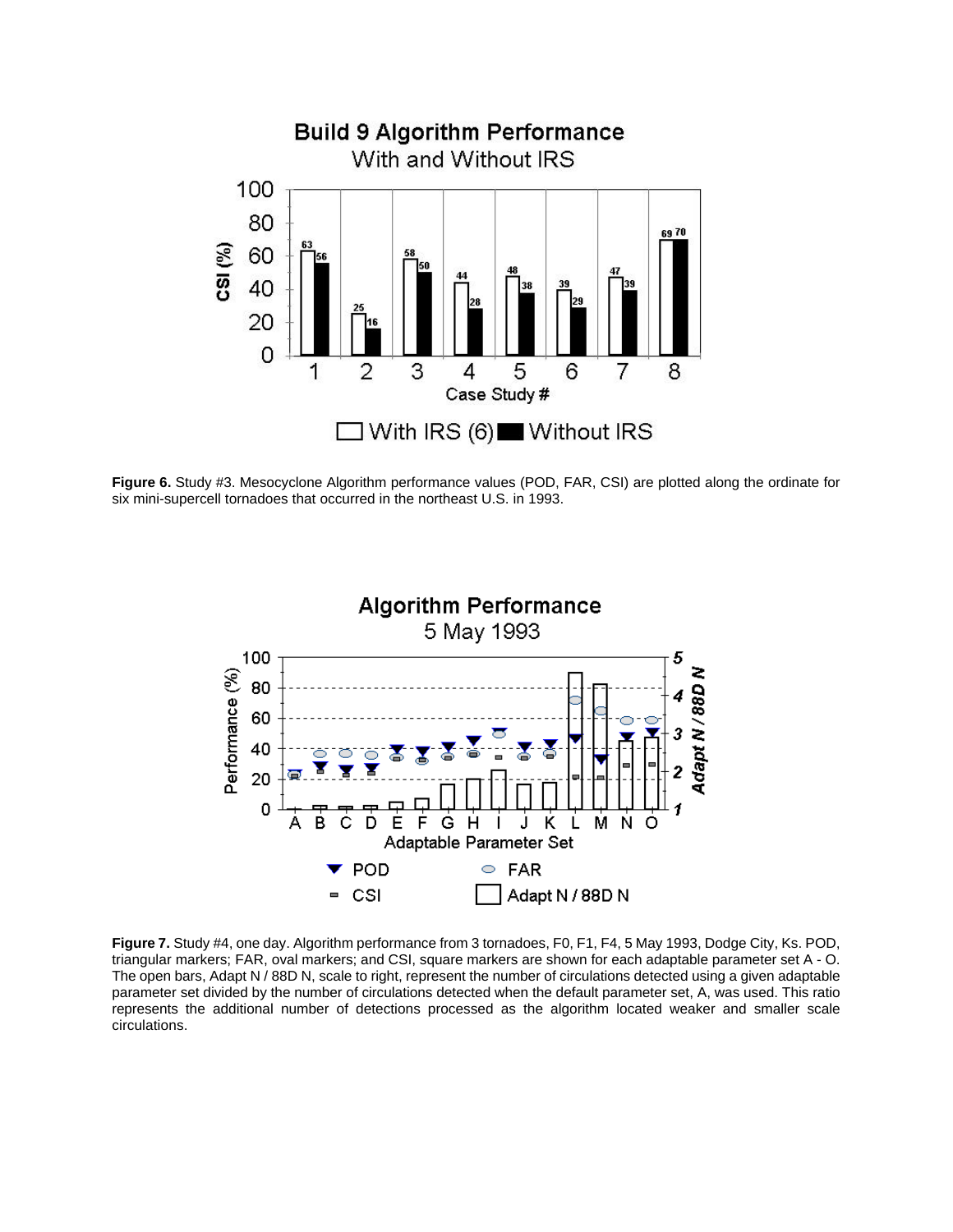

**Figure 8.** Study #4, all days. Filled ovals represent CSI values without IRS filtering and hour glass markers represent algorithm performance using an IRS value of five. The open bars depict the same function as in Fig. 7, but the values are different here because Fig. 7 represents algorithm performance from only one day from study #4 and Fig. 8 represents all days from study #4.



**Figure 9.** Study #4. The first bar in each series displays algorithm CSI performance using default adaptable parameter set A. The second bar displays the algorithm CSI using optimized adaptable parameter set H (lower value of THS, lower value of TPV, and IRS filtering).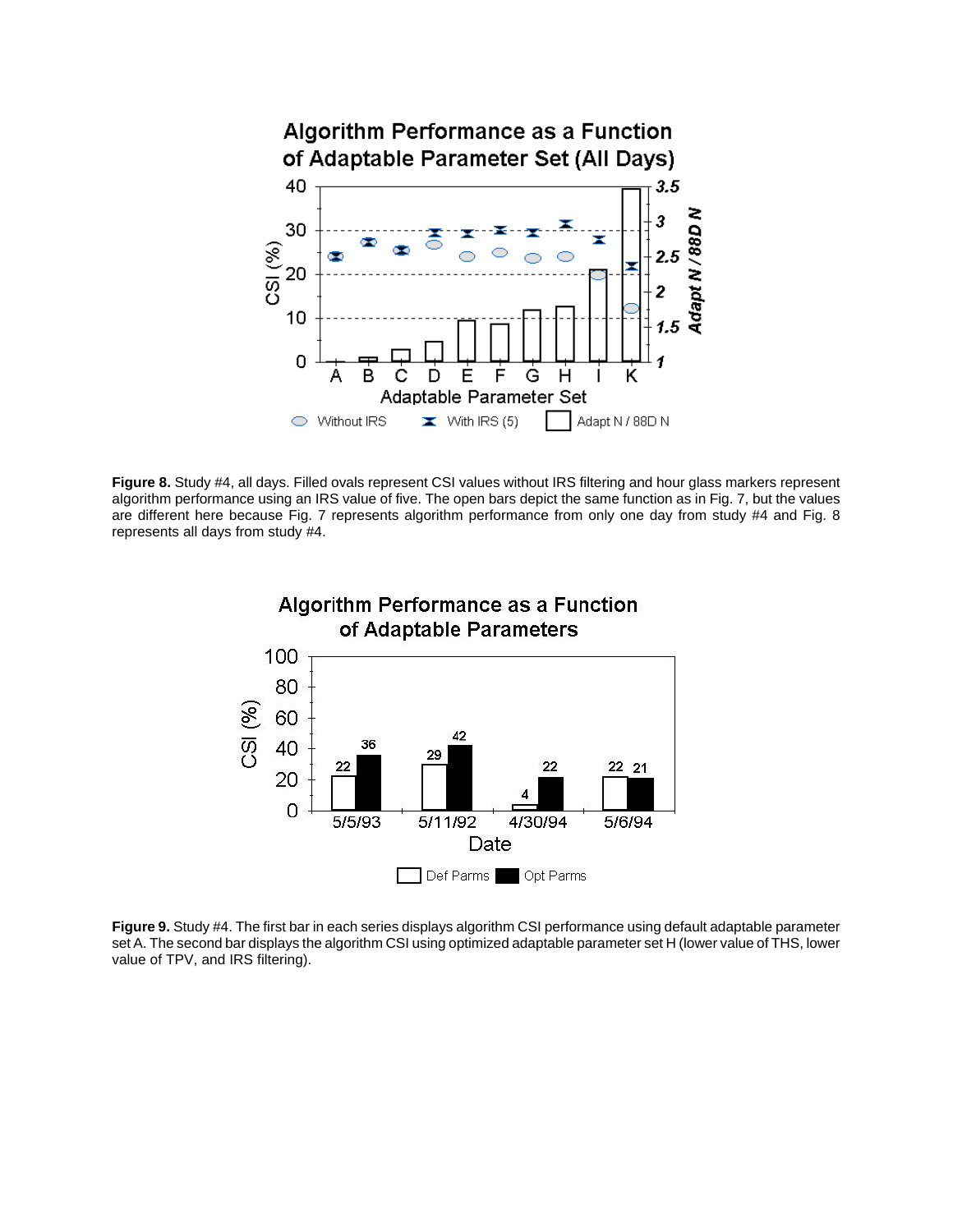| <b>Table 1.</b> Mesocyclone adaptable parameters used to optimize performance. |  |
|--------------------------------------------------------------------------------|--|
|--------------------------------------------------------------------------------|--|

| Name                                            | Mnemonic   | Description                                                                                               | Low Value | <b>High Value</b> | Default Value |
|-------------------------------------------------|------------|-----------------------------------------------------------------------------------------------------------|-----------|-------------------|---------------|
| Threshold High<br>Momentum<br>$(km2hr-1)$       | <b>THM</b> | Minimum magnitude of<br>angular momentum expected<br>in a mesocyclone in the<br>presence of low shear.    | 180.0     | 1080.0            | 540.0         |
| Threshold High<br>Shear (hr-1)                  | <b>THS</b> | Minimum magnitude of<br>shear expected in a<br>mesocyclone in the<br>presence of low angular<br>momentum. | 7.2       | 28.8              | 14.4          |
| <b>Threshold Low</b><br>Momentum<br>$(km2hr-1)$ | <b>TLM</b> | Minimum magnitude of<br>angular momentum in a<br>mesocyclone.                                             | 90.0      | 540.0             | 180.0         |
| <b>Threshold Low</b><br>Shear (hr-1)            | <b>TLS</b> | Minimum magnitude of<br>shear expected in a<br>mesocyclone.                                               | 3.6       | 14.4              | 7.2           |
| Threshold<br>Pattern Vector<br>(dimensionless)  | <b>TPV</b> | Minimum number of pattern<br>vectors required to build a<br>2D feature.                                   | 10        | 1                 | 10            |

**Table 2.** Contingency table used to calculate algorithm performance.

|              | <b>Observed Yes</b>                                                                                                                                                                                                 | Observed No                                                                                                                                                    |
|--------------|---------------------------------------------------------------------------------------------------------------------------------------------------------------------------------------------------------------------|----------------------------------------------------------------------------------------------------------------------------------------------------------------|
| Forecast Yes | The number of B9MA detections associated<br>with ground truth circulations that have IRS<br>values greater than or equal to some critical<br>value.                                                                 | The number of B9MA detections that<br>have IRS values greater than or equal to<br>the critical value but are not associated<br>with ground truth circulations. |
| Forecast No  | The number of B9MA detections associated<br>with a ground truth circulations that have IRS<br>values less than some critical value plus the<br>number of ground truth circulations that B9MA<br>failed to identify. | N/A                                                                                                                                                            |

**Table 3.** Study #2. Eight cases included in the preliminary algorithm improvement study.

| City              | Case # | Date             |  |  |
|-------------------|--------|------------------|--|--|
| Oklahoma City, Ok |        | 11 May 1992      |  |  |
| Oklahoma City, Ok | 2      | 3 March 1993     |  |  |
| Dodge City, KS    | 3      | 7 May 1993       |  |  |
| Houston, Tx       | 4      | 16 November 1994 |  |  |
| Melbourne, FL     | 5      | 28 May 1992      |  |  |
| Sterling, VA      | 6      | 27 July 1994     |  |  |
| Melbourne, FL     |        | 13 March 1993    |  |  |
| Des Moines, IA    | 8      | 15 April 1994    |  |  |